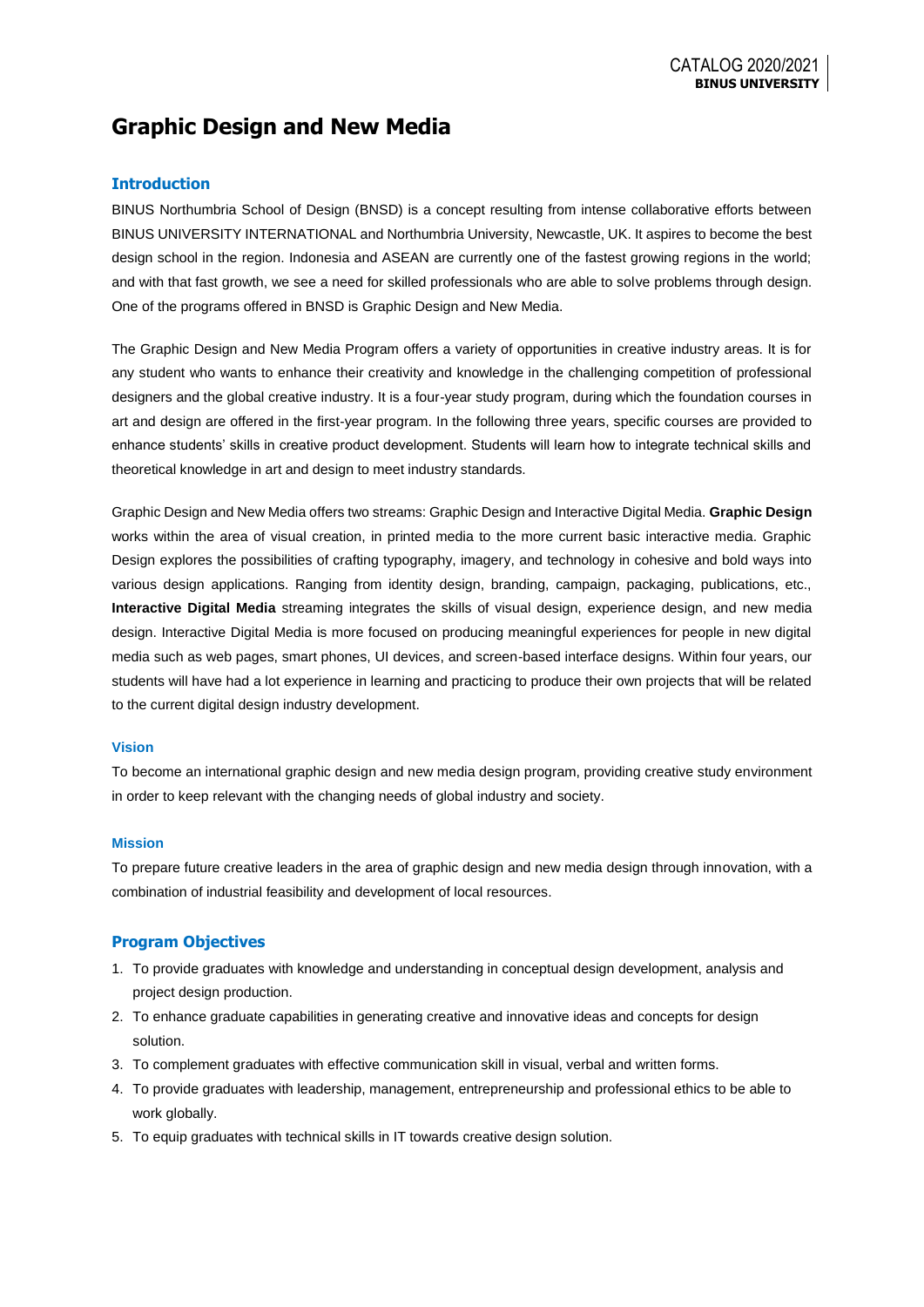## **Student Outcomes**

Upon successful completion of this 4-year program, students are expected to be able to:

- 1. Create printed and digital visual communication design work that has added value and aesthetics, to overcome identity problems, mass communication, and competition problems by stakeholders..
- 2. Conduct research and idea exploration to set the objectives, communication target, and visual communication design prototype solutions that can overcome identity problems, mass communication, and considering the ethical, history, cultural, social consequences and regulations.
- 3. Analyze level of material utilization efficiency and time in the production process of each selected alternative solution prototype of visual communication design, without changing the essence and aesthetic design.
- 4. Communicate visual communication design prototype alternative solutions independently or groups in verbal form, graphical, written, and communicative models with analog or digital techniques by selected appropriate communication rules.
- 5. Able to build a business in the visual communication field.
- 6. Create a design project by implementing global perspective value for competing internationally.
- 7. Compete globally in the visual communication design area with the soft skills needed.
- 8. Utilize the updated design technology needed that can improve organizational performance.

### **Prospective Career of the Graduates**

| 1. Graphic Designer                         | 8. Corporate & Retail Industry |
|---------------------------------------------|--------------------------------|
| 2. Publication Design                       | 9. Government Institution      |
| 3. Branding Consultant                      | 10. Multimedia Designer        |
| 4. Illustrator                              | 11. Motion Designer            |
| 5. Photographer                             | 12. Game Designer              |
| 6. Web Designer                             | 13. UI/UX Designer             |
| 7. Television and Broadcast Studio Employee | 14. Game Artist                |

## **Award/Degree**

 Sarjana Seni from BINUS UNIVERSITY with a Bachelor of Arts (Honors) from Northumbria University at New Castle, England.

## **Major and Streaming**

| <b>Streaming</b>                       |               | <b>Partner</b> |               |                    |             |  |
|----------------------------------------|---------------|----------------|---------------|--------------------|-------------|--|
|                                        | <b>Single</b> | <b>Title</b>   | <b>Double</b> | <b>Title</b>       |             |  |
| Graphic Design (3+1 NU)                |               |                | V             | S.Sn. & BA (Hons). | Northumbria |  |
| Interactive Digital Media (3+1 NU)     |               |                | V             | S.Sn. & BA (Hons). | Northumbria |  |
| Graphic Design (Dual Award)            |               |                | V             | S.Sn. & BA (Hons). | Northumbria |  |
| Interactive Digital Media (Dual Award) |               |                | V             | S.Sn. & BA (Hons). | Northumbria |  |

*Title: S.Sn. (Sarjana Seni)*

*BA (Bachelor of Arts (Honours))*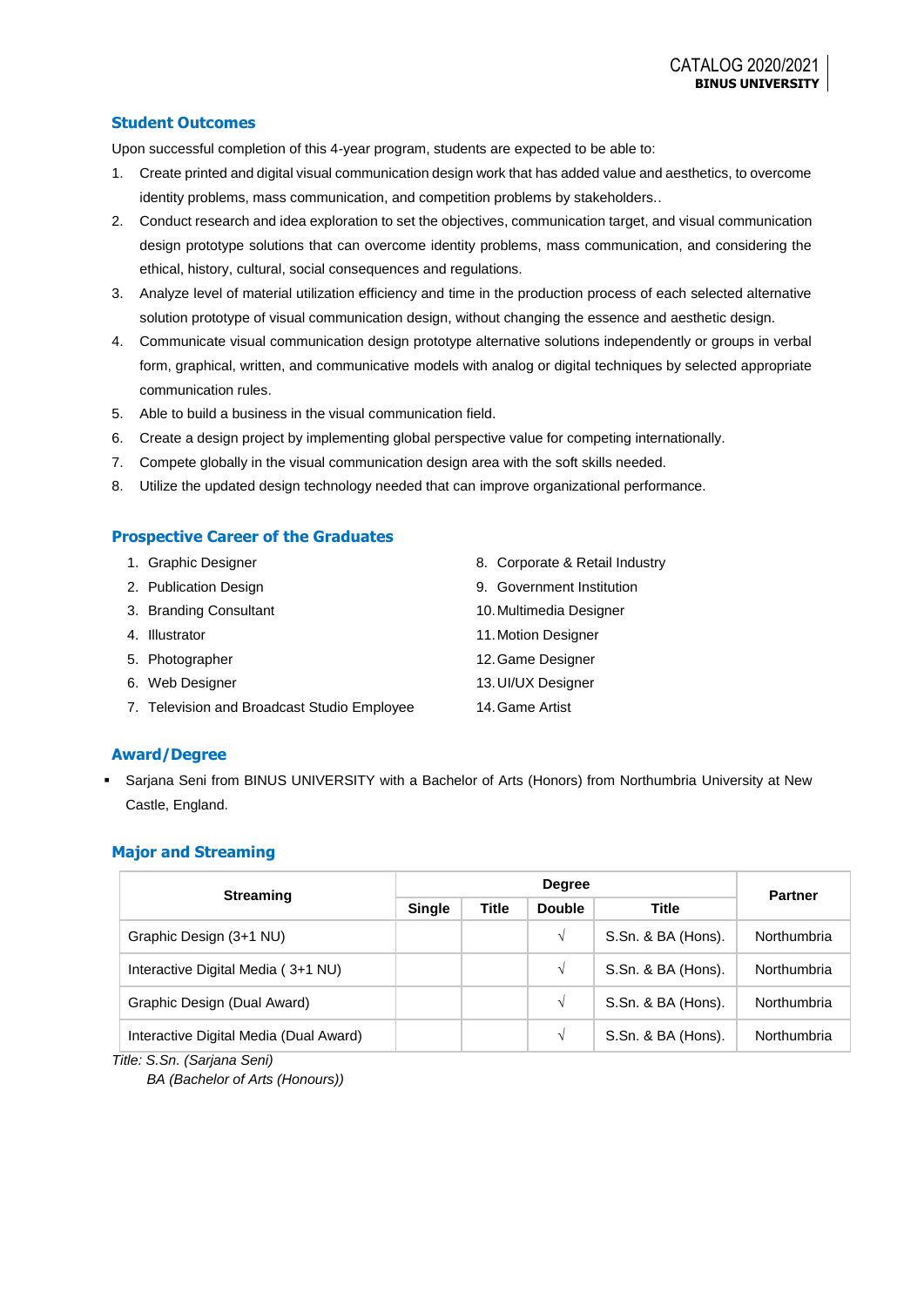#### *Graphic Design (3+1 NU) & Interactive Digital Media (3+1 NU)*

In cooperation with Northumbria University, this program is designed to provide students with knowledge and practical skills to solve real world problems using design techniques. The students have the opportunity to broaden their horizons and experiences by studying abroad at Northumbria University in the UK in their last year of study. The students who take this program will receive both Sarjana and Bachelor of Arts degrees upon completing their study. Both the Graphic Design and Interactive Digital Media streams will undertake a Graphic Design Major at Northumbria University.

#### *Graphic Design (Dual Awards) & Interactive Digital Media (Dual Awards)*

In cooperation with Northumbria University, this program provides students with knowledge as well as practical and creative skills in graphic design and/or interactive media. Students who would like to pursue careers in the rapidly expanding design culture are ideal for this program.

## **Study Completion Requirements**

#### *Major in Graphic Design and New Media*

To complete a major in Graphic Design and New Media at BINUS NORTHUMBRIA SCHOOL OF DESIGN, students must complete a minimum of 146 Scu's of academic credits.

| <b>Course Structure</b> |  |
|-------------------------|--|
|-------------------------|--|

| <b>Sem</b>     | Code                                        | <b>Course Name</b>                   | <b>Scu</b>     | <b>Total</b> |  |  |  |  |  |
|----------------|---------------------------------------------|--------------------------------------|----------------|--------------|--|--|--|--|--|
|                | <b>ENGL6171</b>                             | Academic English I                   | 3              |              |  |  |  |  |  |
|                | <b>DSGN6101</b>                             | Design and Materials                 | $\overline{4}$ |              |  |  |  |  |  |
| 1              | <b>DSGN6648</b>                             | Computer Graphic I                   | 4              | 20           |  |  |  |  |  |
|                | <b>DSGN6645</b>                             | <b>Eastern Art Review</b>            | $\overline{2}$ |              |  |  |  |  |  |
|                | <b>DSGN6728</b>                             | Sketching for Design                 | 3              |              |  |  |  |  |  |
|                | <b>DSGN6098</b>                             | <b>Color Theory</b>                  | 4              |              |  |  |  |  |  |
|                | <b>ENGL6172</b>                             | Academic English II                  | 3              |              |  |  |  |  |  |
|                | <b>DSGN6165</b>                             | <b>Western Art Review</b>            | $\overline{2}$ |              |  |  |  |  |  |
| $\overline{2}$ | <b>DSGN6390</b>                             | Fundamental Principles of Design     | 4              |              |  |  |  |  |  |
|                | <b>DSGN6647</b>                             | Drawing for Design                   | 4              | 19           |  |  |  |  |  |
|                | <b>DSGN6722</b>                             | Basic Photography                    | 4              |              |  |  |  |  |  |
|                | CHAR6014                                    | Character Building: Kewarganegaraan  | $\overline{2}$ |              |  |  |  |  |  |
|                | <b>Streaming: Graphic Design</b>            |                                      |                |              |  |  |  |  |  |
|                | <b>LANG6027</b>                             | Indonesian                           | $\overline{2}$ |              |  |  |  |  |  |
|                | <b>DSGN6723</b>                             | Fundamental Principles of Typography | 4              |              |  |  |  |  |  |
|                | <b>DSGN6724</b>                             | Advanced Photography                 | 4              |              |  |  |  |  |  |
| 3              | <b>DSGN6720</b>                             | Design Studies I                     | 8              |              |  |  |  |  |  |
|                | <b>DSGN7326</b>                             | <b>Illustration Design</b>           | 3              | 23           |  |  |  |  |  |
|                | <b>Pancasila Courses</b>                    |                                      |                |              |  |  |  |  |  |
|                | CHAR6013                                    | Character Building: Pancasila        | $\overline{2}$ |              |  |  |  |  |  |
|                | CHAR6039                                    | Pancasila and Indonesian Culture*    | 2              |              |  |  |  |  |  |
|                | <b>Streaming: Interactive Digital Media</b> |                                      |                |              |  |  |  |  |  |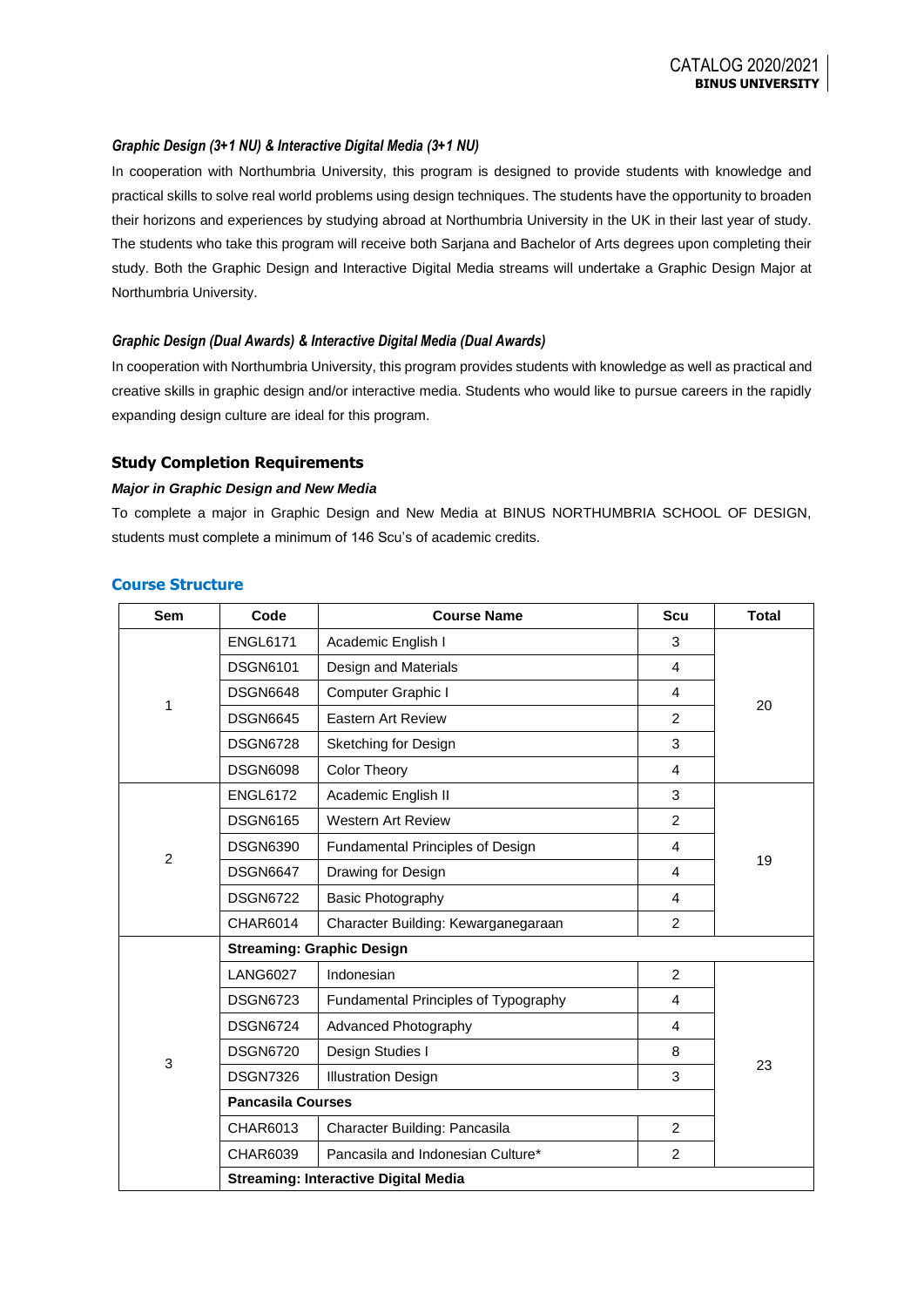| Sem            | Code                                        | <b>Course Name</b>                          | Scu            | <b>Total</b> |  |  |  |  |  |
|----------------|---------------------------------------------|---------------------------------------------|----------------|--------------|--|--|--|--|--|
|                | <b>LANG6027</b>                             | Indonesian                                  | 2              |              |  |  |  |  |  |
|                | <b>DSGN6723</b>                             | Fundamental Principles of Typography        | 4              |              |  |  |  |  |  |
|                | <b>DSGN6724</b>                             | Advanced Photography                        | 4              |              |  |  |  |  |  |
|                | <b>DSGN6719</b>                             | Interactive Design Studies I                | 8              |              |  |  |  |  |  |
|                | <b>DSGN6871</b>                             | <b>Audio Visual</b>                         | 4              | 24           |  |  |  |  |  |
|                | <b>Pancasila Courses</b>                    |                                             |                |              |  |  |  |  |  |
|                | CHAR6013                                    | Character Building: Pancasila               | $\overline{c}$ |              |  |  |  |  |  |
|                | CHAR6039                                    | Pancasila and Indonesian Culture*           | 2              |              |  |  |  |  |  |
|                |                                             | <b>Streaming: Graphic Design</b>            |                |              |  |  |  |  |  |
|                | CHAR6015                                    | Character Building: Agama                   | 2              |              |  |  |  |  |  |
|                | <b>ENTR6091</b>                             | Project Hatchery                            | $\overline{2}$ |              |  |  |  |  |  |
|                | <b>DSGN6287</b>                             | Visual Communication Design Review          | $\overline{2}$ |              |  |  |  |  |  |
|                | <b>DSGN6873</b>                             | Design Studies II                           | 8              | 21           |  |  |  |  |  |
|                | <b>DSGN6725</b>                             | Digital Typography                          | 3              |              |  |  |  |  |  |
|                | <b>DSGN6871</b>                             | <b>Audio Visual</b>                         | 4              |              |  |  |  |  |  |
| 4              |                                             | <b>Streaming: Interactive Digital Media</b> |                |              |  |  |  |  |  |
|                | CHAR6015                                    | Character Building: Agama                   | $\overline{2}$ |              |  |  |  |  |  |
|                | <b>ENTR6091</b>                             | Project Hatchery                            | 2              |              |  |  |  |  |  |
|                | <b>DSGN6287</b>                             | Visual Communication Design Review          | $\overline{2}$ |              |  |  |  |  |  |
|                | <b>DSGN6872</b>                             | Interactive Design Studies II               | 8              | 20           |  |  |  |  |  |
|                | <b>DSGN6549</b>                             | Screen Design Development I                 | 3              |              |  |  |  |  |  |
|                | <b>DSGN7326</b>                             | <b>Illustration Design</b>                  | 3              |              |  |  |  |  |  |
|                |                                             | <b>Streaming: Graphic Design</b>            |                |              |  |  |  |  |  |
|                | <b>DSGN6398</b>                             | Design History Dissertation Research        | $\overline{2}$ |              |  |  |  |  |  |
|                | <b>DSGN6879</b>                             | Design and Digital Media                    | 4              |              |  |  |  |  |  |
|                | <b>ARTS6015</b>                             | Aesthetics                                  | $\overline{c}$ |              |  |  |  |  |  |
|                | <b>DSGN6739</b>                             | <b>Visual Making Project</b>                | 3              | 22           |  |  |  |  |  |
|                | <b>DSGN6845</b>                             | Design Studies III                          | $\overline{7}$ |              |  |  |  |  |  |
|                | <b>DSGN6726</b>                             | Typography for Publishing                   | $\overline{4}$ |              |  |  |  |  |  |
| 5              | <b>Streaming: Interactive Digital Media</b> |                                             |                |              |  |  |  |  |  |
|                | <b>DSGN6398</b>                             | Design History Dissertation Research        | 2              |              |  |  |  |  |  |
|                | <b>DSGN6879</b>                             | Design and Digital Media                    | 4              |              |  |  |  |  |  |
|                | ARTS6015                                    | Aesthetics                                  | $\overline{c}$ |              |  |  |  |  |  |
|                | <b>DSGN6739</b>                             | Visual Making Project                       | 3              | 22           |  |  |  |  |  |
|                | <b>DSGN6853</b>                             | Interactive Design Studies III              | $\overline{7}$ |              |  |  |  |  |  |
|                | <b>DSGN6190</b>                             | Screen Design Development II                | 4              |              |  |  |  |  |  |
|                |                                             | <b>Streaming: Graphic Design</b>            |                |              |  |  |  |  |  |
|                | <b>DSGN6729</b>                             | Pre-Press and Printing                      | 4              |              |  |  |  |  |  |
|                | <b>DSGN6730</b>                             | <b>Digital Advertising</b>                  | 3              | 15           |  |  |  |  |  |
|                | <b>DSGN6930</b>                             | Internship                                  | 8              |              |  |  |  |  |  |
| 6              |                                             | <b>Streaming: Interactive Digital Media</b> |                |              |  |  |  |  |  |
|                | <b>DSGN6319</b>                             | Sound Production                            | 3              |              |  |  |  |  |  |
|                | <b>DSGN6727</b>                             | 3D Modeling for Interactive Media           | 4              | 15           |  |  |  |  |  |
|                | <b>DSGN6930</b>                             | Internship                                  | 8              |              |  |  |  |  |  |
| $\overline{7}$ | <b>Enrichment Program I</b>                 |                                             | 16             | 16           |  |  |  |  |  |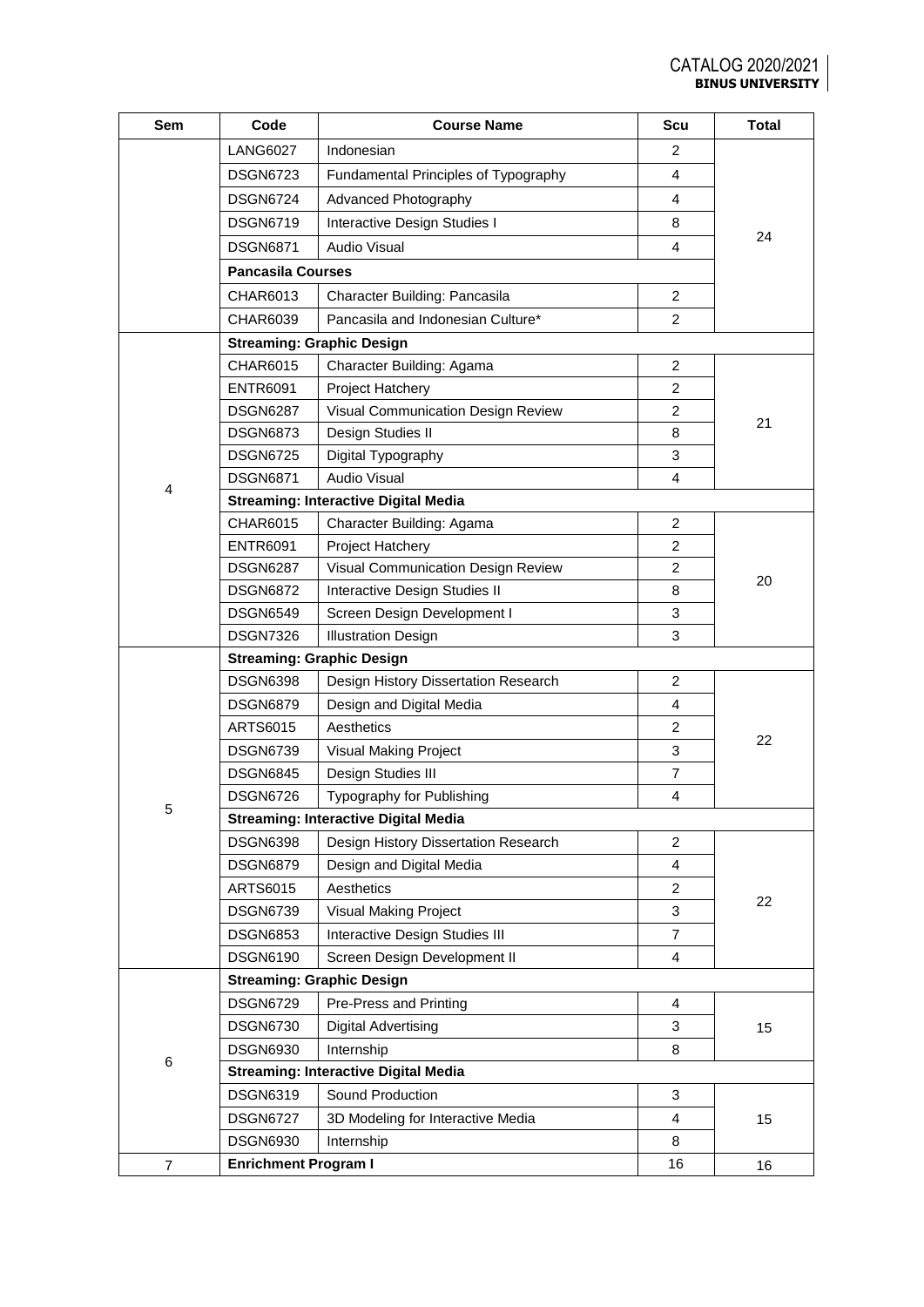| Sem | Code                         | <b>Course Name</b>                  | Scu | Total     |  |
|-----|------------------------------|-------------------------------------|-----|-----------|--|
|     | GLOB6206                     | Global Design Perspectives**        |     |           |  |
|     | <b>Enrichment Program II</b> |                                     | 10  |           |  |
|     | GLOB6207                     | Advanced Creative Practice**        |     | 16        |  |
|     | <b>DSGN6562</b>              | <b>Graphic Design Final Project</b> | 6   |           |  |
|     |                              |                                     |     | --------- |  |

**TOTAL CREDIT 146 Scu**

*\*) For CB: Pancasila course is offered for Indonesian citizen students, while Pancasila and Indonesian Culture course is offered for foreign students.*

*\*\*) Student applied in Dual Awards Program is mandatory to take this course (Conducted by Northumbria Lecturers)*

#### **Enrichment Program I (7th Semester) & Enrichment Program II (8th Semester):**

-) *Student will take one of enrichment program tracks (off campus).*

## **Enrichment Track Scheme**

| <b>Track</b> |           |             | <b>Semester 7</b> |           |       | Semester 8 |           |                                |       |  |  |
|--------------|-----------|-------------|-------------------|-----------|-------|------------|-----------|--------------------------------|-------|--|--|
|              | <b>RS</b> | <b>ENTR</b> | <b>CD</b>         | <b>SA</b> | Other |            | <b>RS</b> | <b>SA</b><br><b>CD</b><br>ENTR | Other |  |  |
|              |           |             |                   |           |       |            |           |                                |       |  |  |

Notes:

- I : Internship
- RS : Research
- ENTR : Entrepreneurship
- CD : Community Development
- SA : Study Abroad
- Other : Program's specific needs

## **Enrichment Research Track\***

| Code                                          | <b>Course Name</b> | <b>Scu</b> | Total |  |  |  |  |  |
|-----------------------------------------------|--------------------|------------|-------|--|--|--|--|--|
| <b>Enrichment Program I</b>                   |                    |            |       |  |  |  |  |  |
| <b>RSCH6058</b>                               | 8                  | 10         |       |  |  |  |  |  |
| <b>RSCH6481</b>                               | 2                  |            |       |  |  |  |  |  |
| <b>Enrichment Program II</b>                  |                    |            |       |  |  |  |  |  |
| <b>RSCH6061</b><br>Design Idea Exploration II |                    | 8          | 10    |  |  |  |  |  |
| <b>RSCH6427</b>                               | 2                  |            |       |  |  |  |  |  |
| $*F_{\alpha}$ Dual Augusta Draguano           |                    |            |       |  |  |  |  |  |

*\*For Dual Awards Program* 

### **The Table of Prerequisite for Graphic Design & New Media Program**

|                                                            | Course                          | Scu | Sem |                 | <b>Course Prerequisite</b>                     | Scu | Sem |  |  |
|------------------------------------------------------------|---------------------------------|-----|-----|-----------------|------------------------------------------------|-----|-----|--|--|
| <b>DSGN6724</b>                                            | Advanced Photography            | 4   | 3   | IDSGN6722       | Basic Photography                              | 4   | 2   |  |  |
| <b>DSGN6562</b>                                            | Graphic Design Final<br>Project | 6   | 8   | DSGN6930        | Internship                                     | 8   | 6   |  |  |
| Streaming: Graphic Design (Dual Award and 3+1 Northumbria) |                                 |     |     |                 |                                                |     |     |  |  |
| <b>DSGN7326</b>                                            | <b>Illustration Design</b>      | 3   | 3   | <b>DSGN6647</b> | Drawing for Design                             | 4   | 2   |  |  |
| <b>DSGN6879</b>                                            | Design and Digital Media        | 4   | 5   | <b>DSGN6871</b> | Audio Visual                                   | 4   |     |  |  |
| <b>DSGN6725</b>                                            | Digital Typography              | 3   | 4   | DSGN6723        | <b>Fundamental Principles</b><br>of Typography | 4   | 3   |  |  |